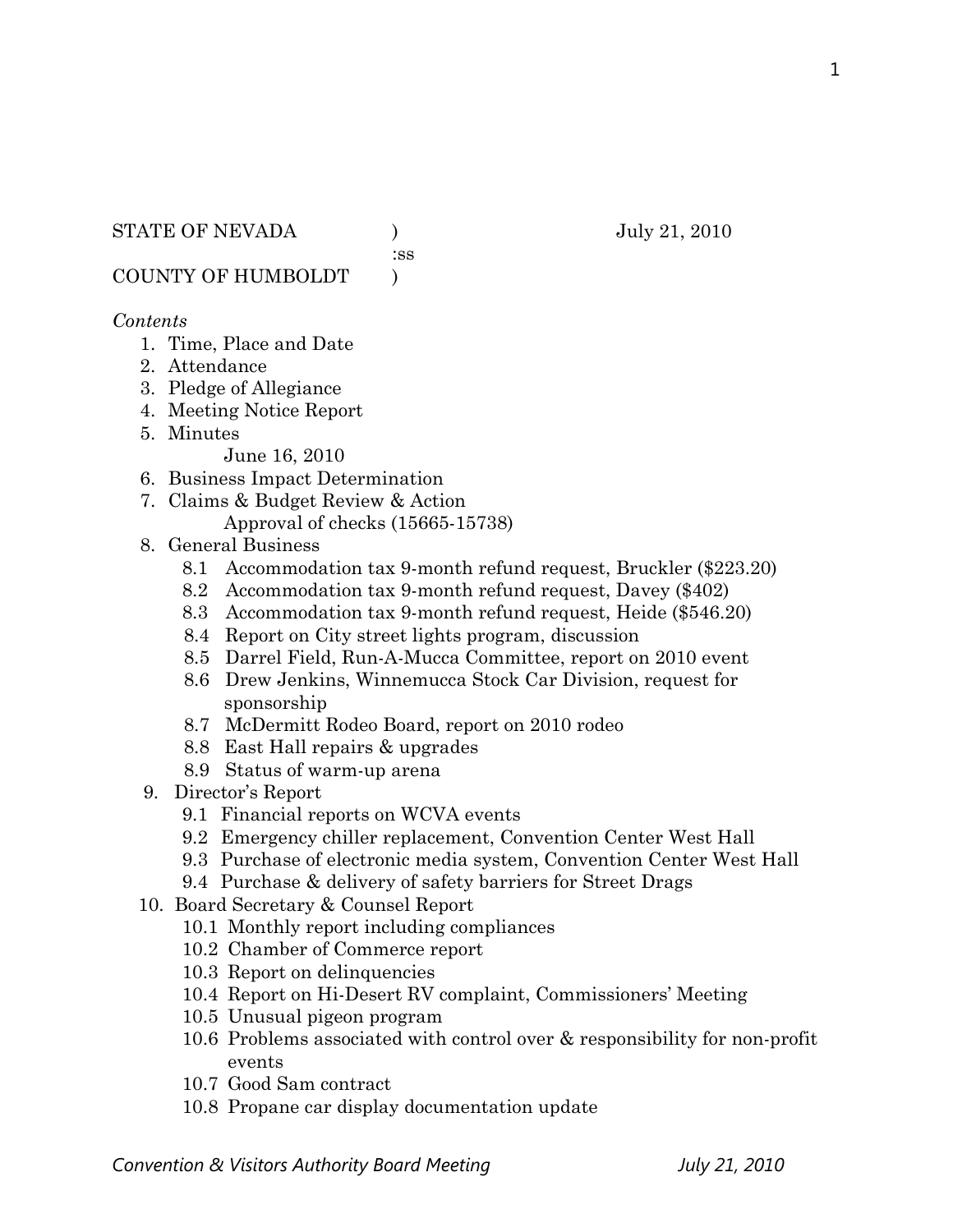- 11. Board Administrator 11.1 June reports 12. Other Reports
- 13. Next Meeting Date
- 14. Adjournment

### **MINUTES JULY 21, 2010**

**1. Time, Place and Date.** The Winnemucca Convention and Visitors Authority met in regular session in full conformity with the law at the Winnemucca Convention Center, West Hall, Winnemucca, Nevada at 4:00 pm on Wednesday, July 21, 2010 with Chairman Terry Boyle presiding.

*2.* **Attendance.** *Convention and Visitors Authority Board Officials Present:* 

| Terry Boyle          | Chairman and Hotel Representative         |
|----------------------|-------------------------------------------|
| Rodd William Stowell | Vice Chairman and Business Representative |
| Don Stoker           | Treasurer and Motel Representative        |
| Dan Cassinelli       | County Representative                     |
| Joyce Sheen          | City Representative                       |
| Bill Macdonald       | Secretary and Counsel                     |
| Kendall Swensen      | Board Administrator                       |

*Convention and Visitors Authority Board Officials Absent:*  None

| <b>Staff Members Present:</b> |                      |
|-------------------------------|----------------------|
| Kim Petersen                  | Director             |
| <b>Shelly Noble</b>           | Administrative Clerk |

*Others Present:*  Denise Dolphin NNRA

Darlene Albisu McDermitt Ranch Hand Rodeo Darrel Field Run-A-Mucca, Fifties Fever Alan Duvall A-1 Commercial Service

### **3. Pledge of Allegiance.**

### **4. Meeting Notice Report.**

Chairman Boyle reported that notice, including meeting agenda, was posted by Darrel Field by 9:00 am Friday, July 16, 2010 at Humboldt County Library, Court House, Post Office, City Hall and Convention Center West Hall. No persons have requested mailed notice during the past six months.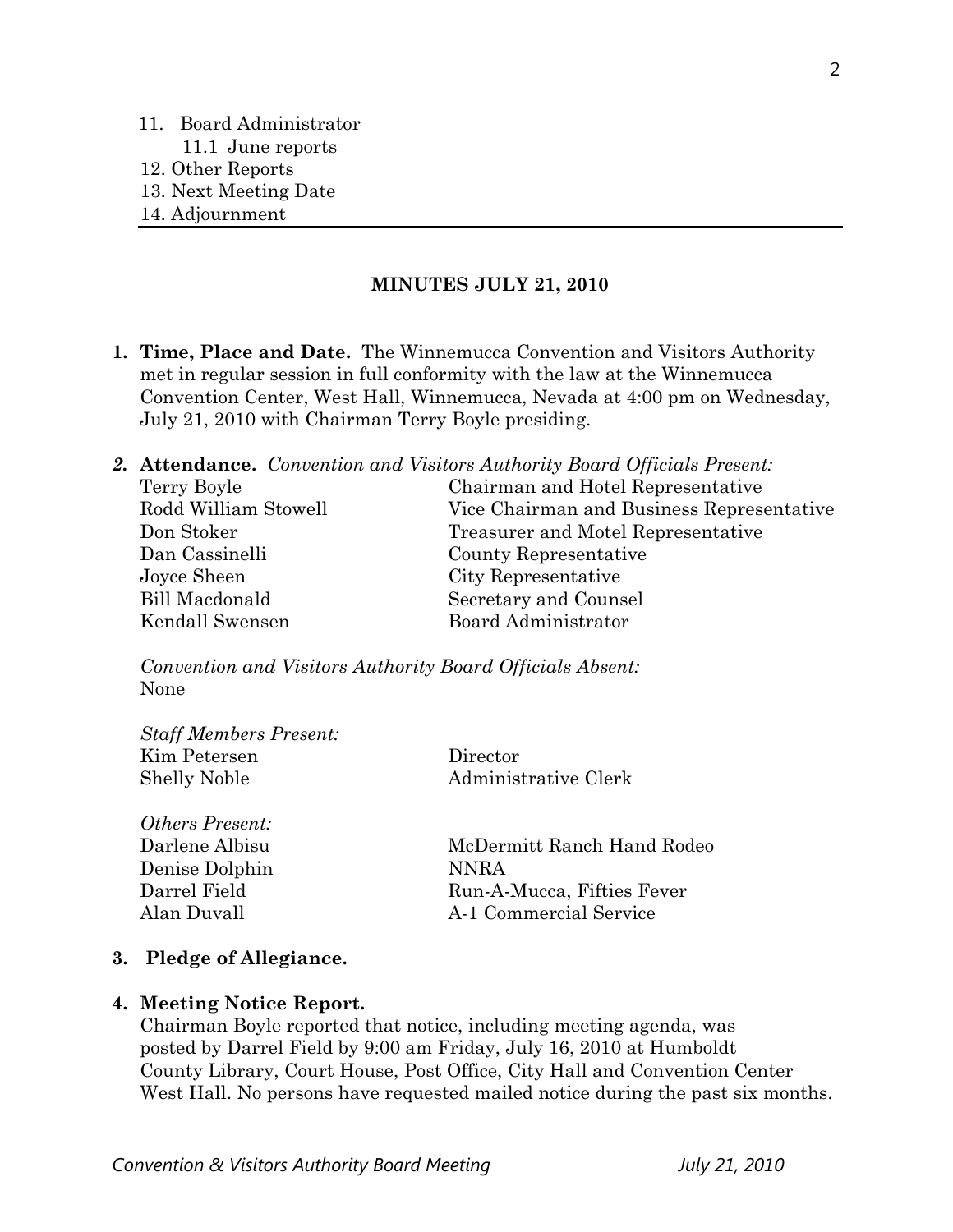**5. Minutes.** 

Prior meeting minutes of June 16, 2010 were reviewed. *Don Stoker made a motion to accept the minutes of the June 16, 2010 meeting. Motion carried unanimously, 5-0.* 

- **6. Business Impact Determination.** After review of the July 21, 2010 agenda, *Joyce Sheen made a motion that no proposed agenda item is likely to impose a direct and significant economic burden on a business or directly restrict formation, operation, or expansion of a business. The motion carried unanimously, 5-0.*
- **7. Claims.** The following claims were submitted for payment and approved on July 21, 2010:

| <b>CHECK NUMBERS</b>          | AMOUNT       |
|-------------------------------|--------------|
| 15665-15738 Nevada State Bank | \$237,322.93 |

# *Don Stoker made a motion to approve all claims as submitted. The motion carried unanimously, 5-0.*

# **8. General Business.**

**8.1 Accommodation tax 9-month refund request, Bruckler (\$223.20)**  K. Michael Bruckler (\$223.20) has submitted receipts and the proper paper work to receive this room tax rebate.

# **8.2 Accommodation tax 9-month refund request, Davey (\$402)**  Charles Davey (\$402) has submitted receipts and the proper paper work to receive this room tax rebate.

# **8.3 Accommodation tax 9-month refund request, Heide (\$546.20)**

Edward Heide (\$546.20) has submitted receipts and the proper paperwork to receive this room tax rebate.

# *Joyce Sheen made a motion to approve the 9-month accommodation tax refunds for K. Michael Bruckler (\$223.20), Charles Davey (\$402) and Edward Heide (\$546.20). Motion carried unanimously, 5-0.*

# **8.4 Report on City street lights program, discussion**

Don asked that this item be added to the meeting agenda so that this board could get an update on this on-going project. The funding for this project is for up to 180 energy-efficient street lights located on various Winnemucca streets. A prototype will be installed next month by a company out of Reno. If anyone has any comments on this they are encouraged to contact a city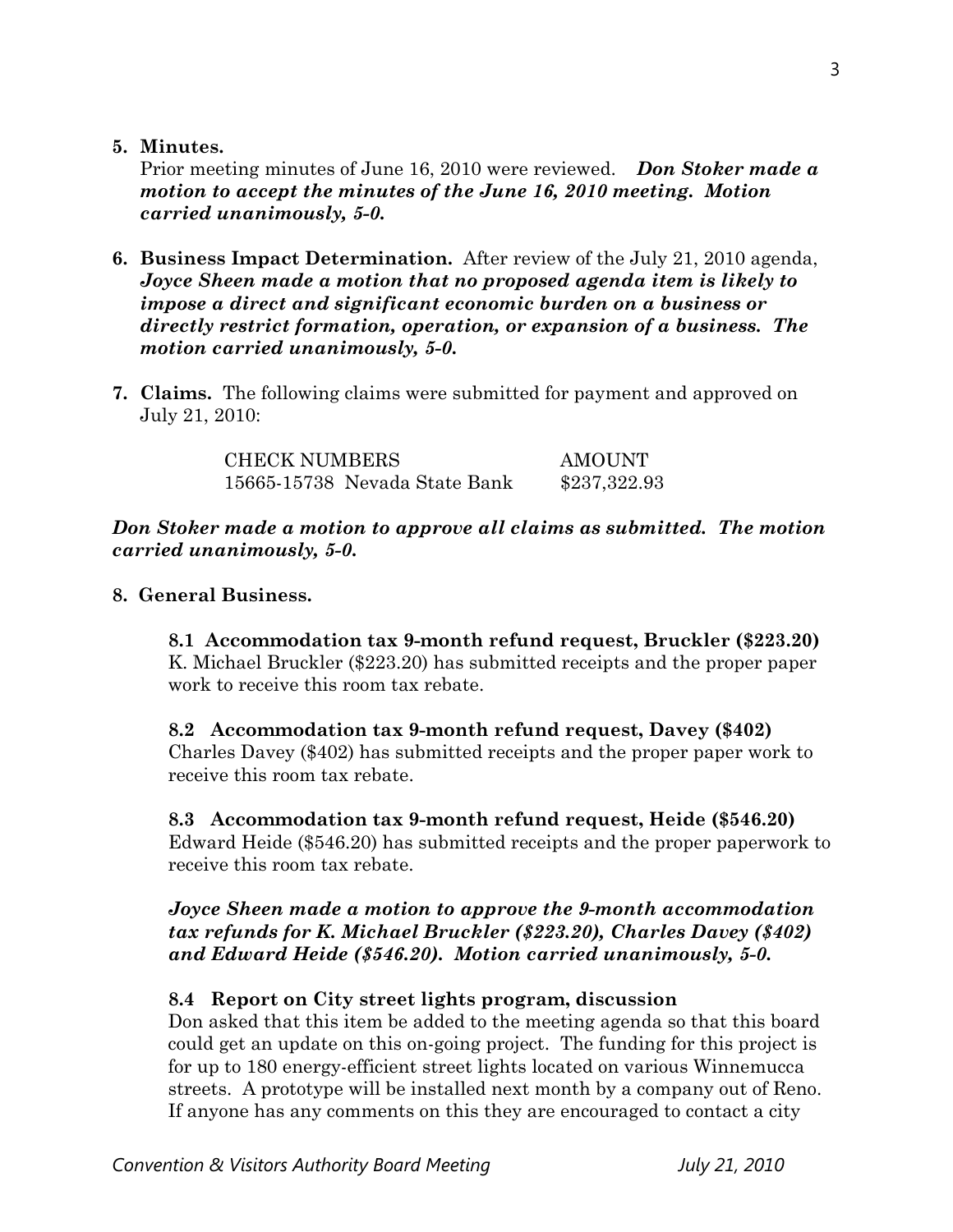official. These lights are estimated to generate an energy savings of \$30,000- \$40,000 per year. This project is a "work in progress" so changes can still be made.

# **8.5 Darrel Field, Run-A-Mucca Committee, report on 2010 event**

Darrel presented registration information to the board on the 2010 Run-A-Mucca Motorcycle Rally held Memorial Day Weekend. The week before the event the weather was wet and cold. This affected registration numbers. The weather did improve on Saturday so we had quite a few participants register when they arrived. There were 650 registered bikes, compared to 873 last year. Darrel's committee counted 739 bikes in town Saturday night. Even though registration numbers were down, participation in the planned events was up. The bbq at Paradise Valley was a big hit. Over 600 meals were served. The motorcycle raffle was profitable. Overall, the rally lost approximately \$7,600. This can be accounted for in the decrease of sponsor donation amounts and increased entertainment expenses.

# **8.6 Drew Jenkins, Winnemucca Stock Car Division, request for sponsorship**

Mr. Jenkins was not present at the meeting.

# **8.7 McDermitt Rodeo Board, report on 2010 event**

Darlene Albisu presented the WCVA Board with a report on their Ranch Hand Rodeo held over the July 4th weekend, as well as financial information on the event. This year the committee was a little under the gun since they took over the event rather late in the year. Even so, those that participated and attended enjoyed the weekend and were complimentary of the rodeo. There are some changes they want to make for next year's event to make it even better. The WCVA provided a \$6,000 underwriting to the McDermitt Rodeo Board and Mrs. Albisu was able to present them with a check tonight for \$3,000 as a partial repayment of this underwriting.

**8.8 East Hall repairs & upgrades, discussion of next major project**  Alan Duvall reported that three new boilers have been installed in the East Hall along with the chillers. The old boiler will now only be used as a backup. Digital controllers still need to be installed. While doing this work it has come to Alan's attention that the cooling tower on the East Hall roof is leaking. It has leaked in the past and been patched and repaired but it is past that point now and needs to be replaced. *Don Stoker made a motion authorizing Bill and Kim to proceed with preparing bid specifications for a new cooling tower for the East Hall and for them to proceed with the process for publishing the bid request per NRS. Alan will get the necessary technical information to Bill on the cooling tower. Motion passed unanimously, 5-0.*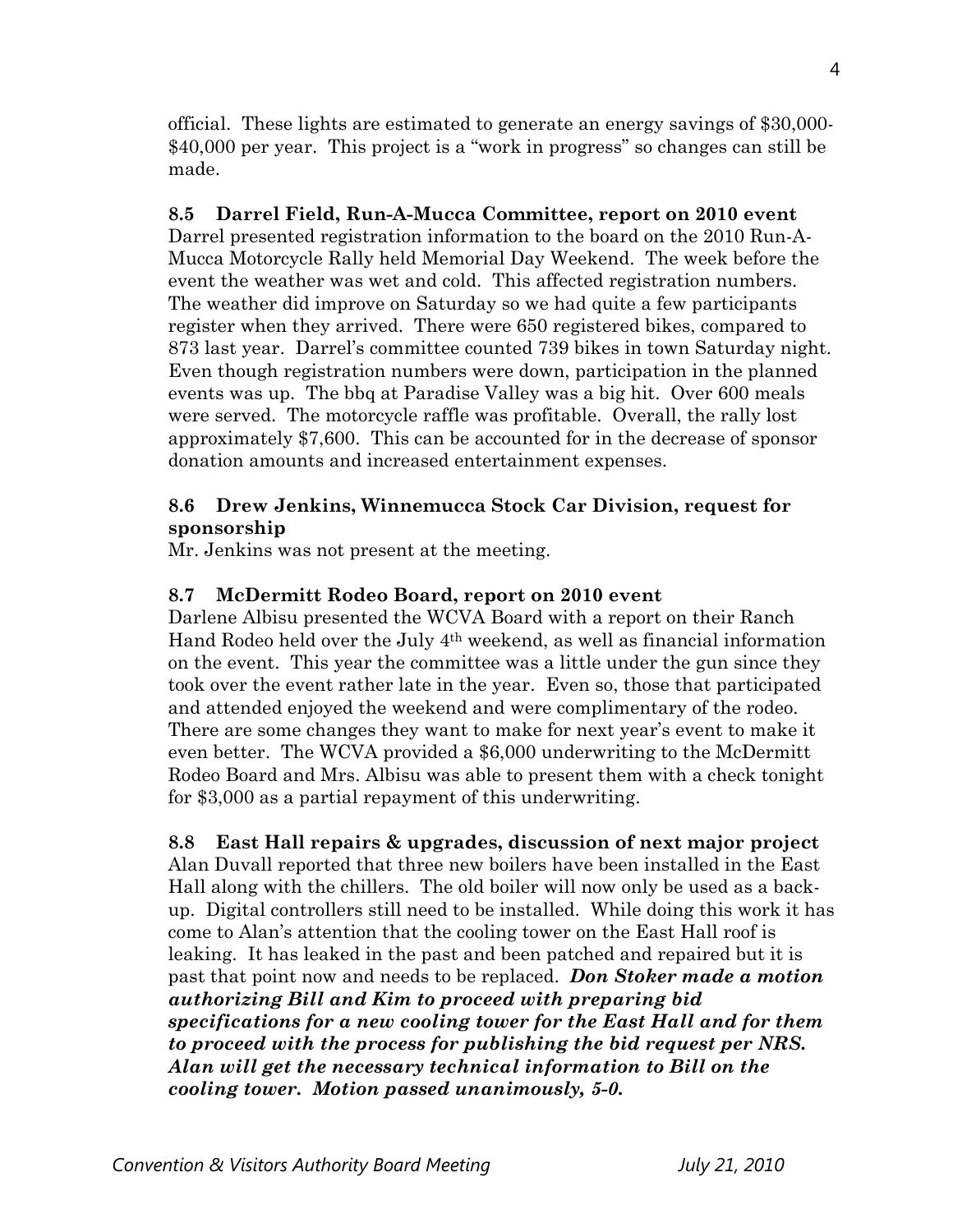### **8.9 Status of warm-up arena**

The insurance company hired an engineer to inspect the damage to the arena. They authorized Michael Clay to make the necessary repairs. This facility can now be used as long as wind gusts are less than 30 mph. The airport is the nearest location that has the equipment to measure wind speed. At some point, we may wish to purchase this equipment since the wind at the airport and at the Events Complex can be blowing at very different speeds.

## **9. Director's Report.**

### **9.1 Financial reports on WCVA events**

The financial report from the Ranch Hand Rodeo was included in the board packets for review.

#### **9.2 Emergency chiller replacement, Convention Center West Hall**

Recently half of the chiller in the West Hall failed due to power bumps. Since we are in the middle of summer, replacement could not be delayed. The cost to the Convention Center was \$11,600.

## **9.3 Purchase of electronic media system, Convention Center West Hall**

As we book more and more meetings and other events, we have seen an increase in requests for PowerPoint projectors. We currently have two but one is not operational and has been sent for repair. Kim provided board members with information on a projector system that would install one in each of the five rooms of the West Hall. They would be hung from the ceiling. This would prevent any abuse of the machines and insure their availability to anyone renting the facility. Along with use in each room, they can also be tied in to each other so that people attending an event that utilizes more than one room can all see the same presentation on screens in each room. The estimate that Kim received from Troxell Communication was at \$18,034 and did not include installation. *Dan Cassinelli made a motion authorizing Kim to purchase a projector system for the West Hall at a cost not to exceed \$22,500. Motion carried unanimously, 5-0.* 

### **9.4 Purchase & delivery of safety barriers for Street Drags**

Due to concerns from one property owner on the site of the annual street drags, NNRA has agreed to install safety barriers on the side of the street that his business is on. Barriers have been located on I-80 near Truckee. They do not meet the current specs for highway use. Denise Dolphin is in contact with the party selling the barriers and has been organizing their transportation from Truckee to Winnemucca. They are extremely heavy so only 6 can be put on a semi trailer at a time. The cost for the barriers is approximately \$10,000 and NNRA is requesting that WCVA pay \$6,500 of this cost. Mrs. Sheen questioned whether this would be the last year that the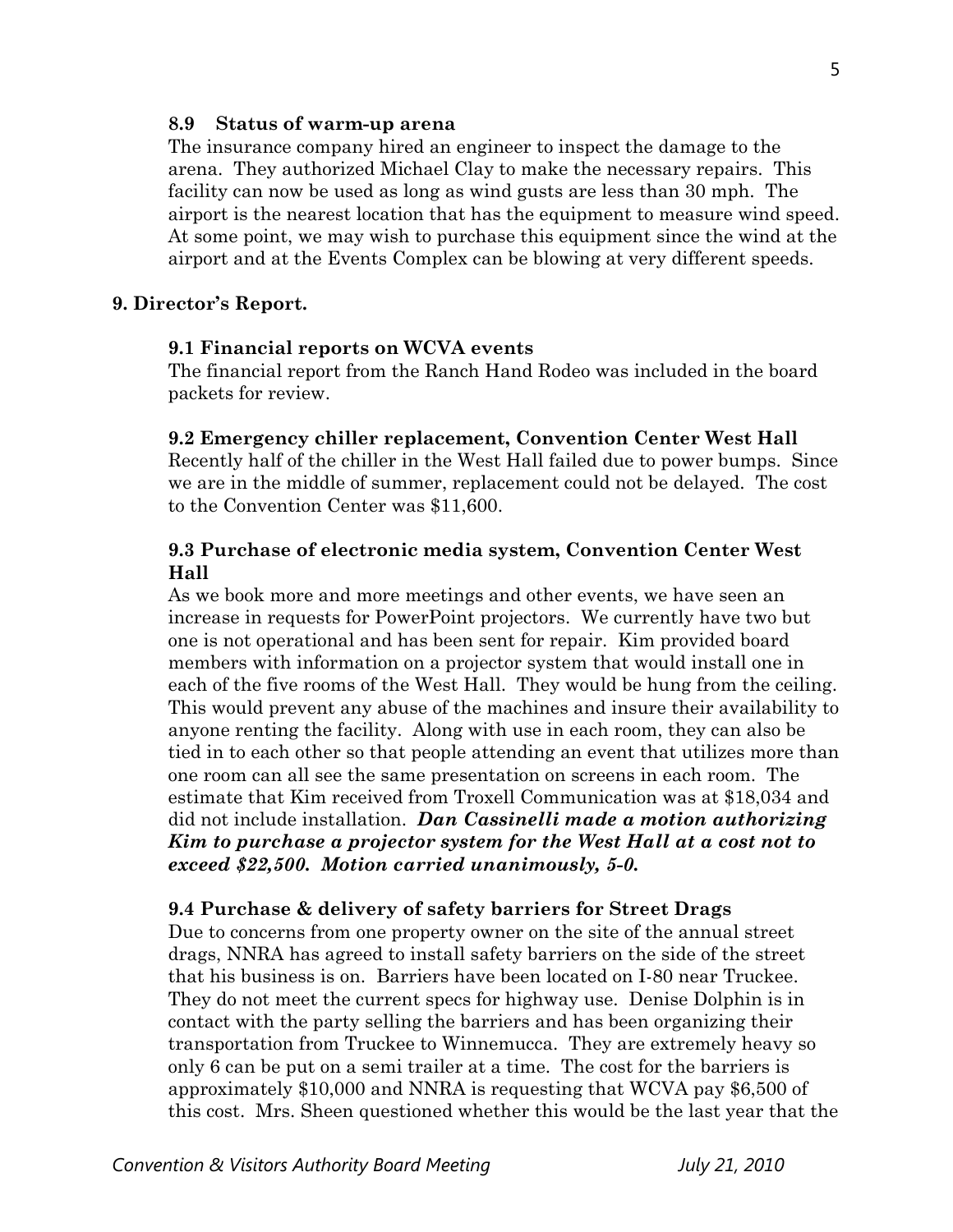drags would be held in town due to safety concerns but after making a call to City Manager West she was able to confirm that if barriers were in place during this event the city would continue to approve the street closure, at least for the foreseeable future. *Don Stoker made a motion authorizing a\$6,500 grant to NNRA to be used towards purchase of safety barriers for the Street Drags. Motion carried unanimously, 5-0.* 

# **10. Secretary & Counsel, Monthly Report.**

# **10.1 Monthly report including compliances**

Bill presented his report for July.

# **10.2 Chamber of Commerce report**

This is included in Bill's packet.

# **10.3 Report on delinquencies**

This is included in Bill's packet. He will have a full report next month.

# **10.4 Report on Hi-Desert RV complaint, Commissioners' Meeting**

As an FYI for board members, packets were handed out with information collected from the internet on rates charged by Hi-Desert RV Park. Mr. Selesnick offers many different discounts that would bring his nightly rate down substantially. This becomes important because as we negotiate with events we are trying to bring to the fairgrounds, the WEC camp ground is an important part of that. This shows that our rates and those charged at Hi-Desert are not necessarily that different.

# **10.5 Unusual pigeon program**

Bill included a copy of an article from a newspaper in Clark County. Southern Nevada is using pigeon birth control to manage the pigeons there. Something to think about?

# **10.6 Good Sam contract**

No report.

## **10.7 Propane car display documentation update**  No report.

# **11. Board Administrator.**

# **11.1 June financial reports**

Room taxes for June were up slightly compared to last year.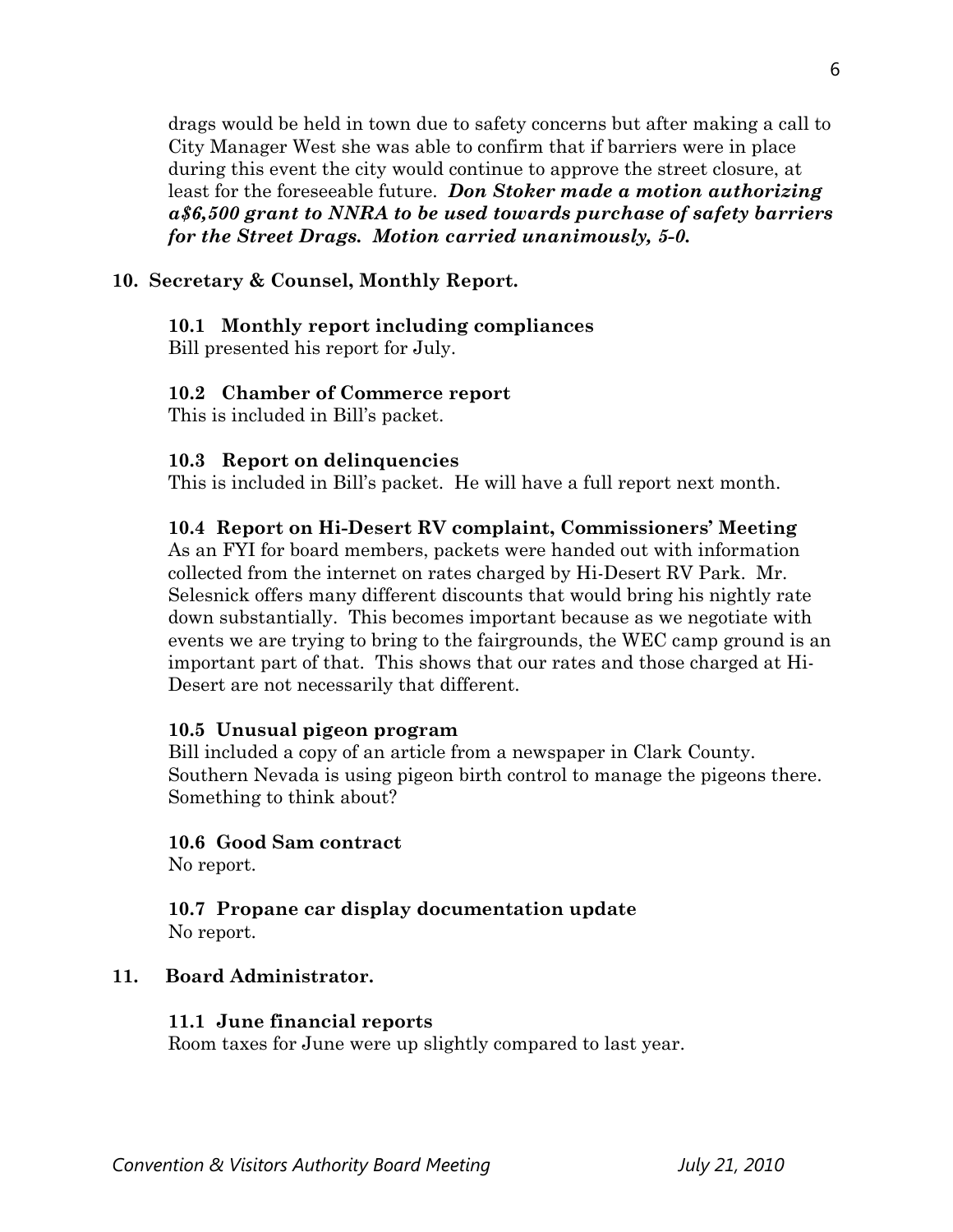## **12. Other Business**

# **12.1 West Hall roof**

The West Hall roof will need to be replaced in the near future. Kim and Bill will start to get information together to begin the bid process.

## **12.2 Silver State International Rodeo**

Kim has been contacted by the producers of the Silver State International Rodeo. This event has been located in Fallon for the past several years but they are interested in, possibly, moving to Winnemucca. Participants in this rodeo are high school rodeo cowboys and cowgirls who have placed 6th through 10th in their state high school rodeo finals. There are usually 500 participants that attend plus their families. It runs the week after July 4th. Kim and Dale Owen went to Fallon during this year's rodeo to observe its set up, etc. To accommodate them we would have to expand our camping facility. This would require coordination with the county. Bill will talk with Bill Deist about getting this on a commission agenda so that WCVA can have a joint meeting with them to discuss the details. The city may also wish to be involved.

# **12.3 Options to diversify cash investments**

Kendall brought information to the Board on one investment option that he feels would be appropriate for our funds. He will bring a more detailed proposal to the next meeting.

# **13. Regular Business. Next Meeting. The Board confirmed the next regular meeting date of Wednesday, August 18, 2010, 4:00 pm.**

# **14. Adjourn.** *Don Stoker made a motion to adjourn this meeting. Motion carried unanimously, 5-0.*

The meeting was adjourned at 6:40 pm to the next regular meeting, or to the earlier call of the Chairman or to the call of any three (3) members of the Board on three (3) working days notice.

Respectfully submitted,

Shelly Noble